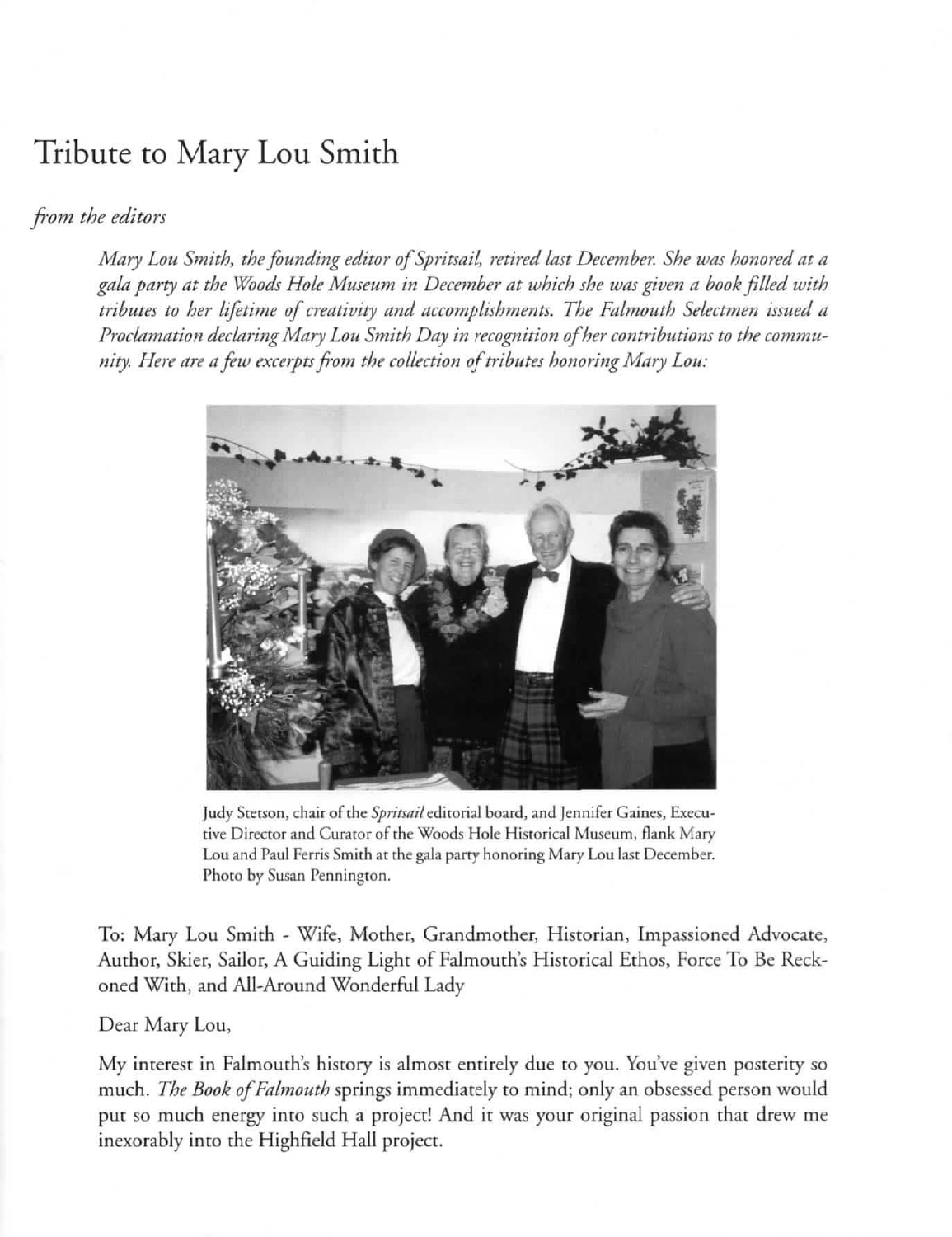**"It won't cake much of your rime," you said, "we just need a treasurer who can add and**  subtract." "Sure," I said, "no problem." Well, there were a few problems along the way, but Highfield was saved, thanks in large part ro your persistence. That same persistence has fueled countless other historical projects, large and small, in our community. Indeed, the rown basks in the fierce glow of your protective light.

You are a person of great warmth and generosity of spirit, and we all feel ir. This world is a berrer place because you've lived in ir.

Yours, Susan Shephard

#### Dear Mary Lou,

Each time I begin a project for the Woods Hole Historical Collection and feel in need of inspiration, I turn to one of the many books and/or 30 plus issues of *Spritsail* that you have edited. I always find new appreciation for all the work you have produced for the WHHC and the Town of Falmouth and admire anew how high you set the bar for all who have participated in your projects. How proud you must be of this legacy!

The most important gift you have shared with all of us is your deep respect and love for the history and beauty of this special place we call home.

Fondest regards, Helen Wilson

As one who has usually suffered adversarial relationships with editors and publishers, I wish to take this opportunity to commend Mary Lou Smith for her superb leadership and her editorial board for their unusual competence in producing *Spritsail. Spritsail* is a journal in the best senses. I suspect that almost all of its subscribers really read almost all of its articles. That is a claim that few journals can make honestly. Under Mary Lou's leadership, *Spritsail*  stands out as broad-minded in both time and space, fascinating, informative, and strikes emotional chords for the great many people who have known and loved Woods Hole, wherever they may be.

With best wishes, Jim Mavor

#### Dearest Mary Lou,

**You have been a formative. informative, wonderful friend and mentor ever since I came to**  Falmouth as a new bride in 1960. Thank you for involving me in some of your many ventures. I must have been the least competent of the workers you enlisted to remodel Bradley House into the Woods Hole Museum!

You heard many requests for a history of Woods Hole while you were working at the Woods Hole branch of the Market Bookshop in the 19705. So you set out to persuade your friends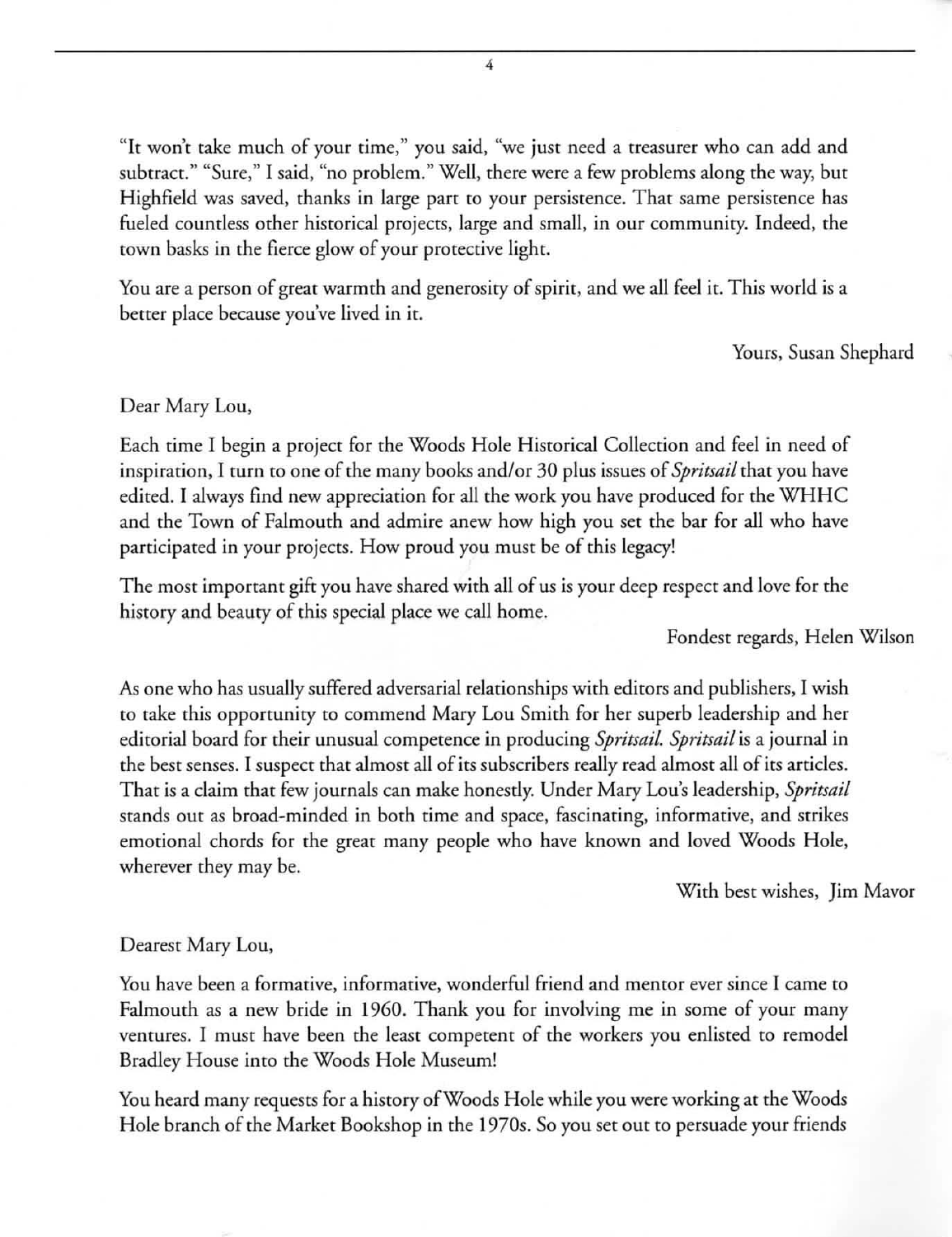and neighbors to write a book about Woods Hole. *Woods Hole Reflections* was a triumph, **and you had just begun what was to be an illustrious career as an editor.** 

5

When *WOods Hole Reflections* was published in 1982, you told us that Falmouth itself would be 300 years old in 1986. How about repeating the successful format of WHR on a townwide scale? Thanks once again to your editorial expertise and your vision, *The Book of Falmouth* was published on time with a big party at the Cape Codder Hotel. It was another, even larger triumph.



**Mary Lou Smith, April 1994. Phoro by Paul Ferris Smith.** 

Your Foreword to *The Book of Falmouth* expresses its purpose beautifully, "My hope, and the hope of all those who have worked on this Tricentennial *Book of Falmouth*, is that we can keep the diversity of our town alive, continue to respect one another's differences, and preserve the beauty of Falmouth before it is lost to uncontrolled growth and pollution of its **clear air, sparkling ponds, and shining sea ."** 

And then came almost 20 years of *Spritsail*. Your ability to conjure manuscripts from every **corner of town and every era of its hisrory was a continual source of amazement and pride as issue afrer issue appeared. Your editorial hand became even more sure; your vision even**  more compelling. Thank you for all you have contributed to your town and to your friends.

Judy Stetson